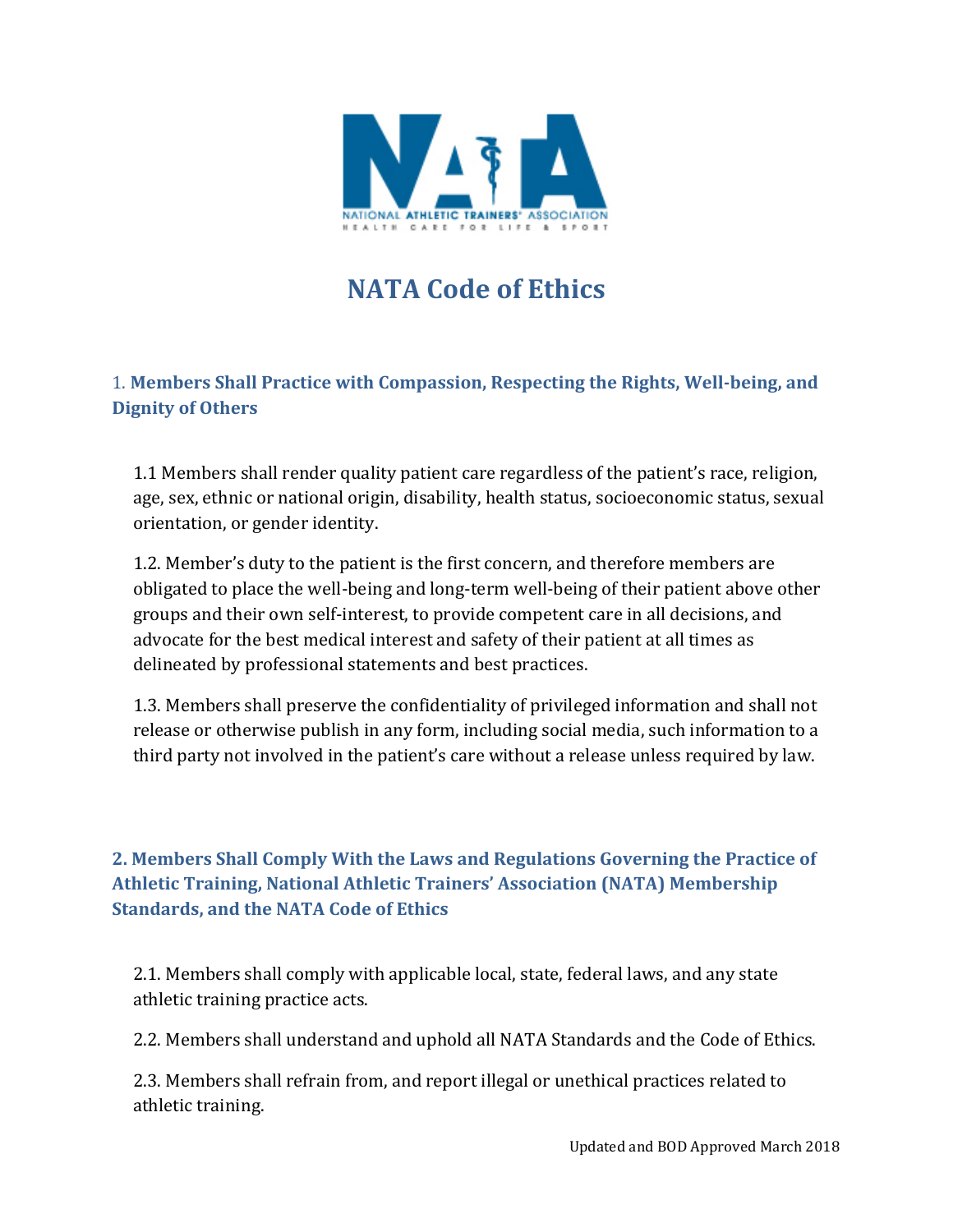2.4. Members shall cooperate in ethics investigations by the NATA, state professional licensing/regulatory boards, or other professional agencies governing the athletic training profession. Failure to fully cooperate in an ethics investigation is an ethical violation.

2.5. Members must not file, or encourage others to file, a frivolous ethics complaint with any organization or entity governing the athletic training profession such that the complaint is unfounded or willfully ignore facts that would disprove the allegation(s) in the complaint.

2.6. Members shall refrain from substance and alcohol abuse. For any member involved in an ethics proceeding with NATA and who, as part of that proceeding is seeking rehabilitation for substance or alcohol dependency, documentation of the completion of rehabilitation must be provided to the NATA Committee on Professional Ethics as a requisite to complete a NATA membership reinstatement or suspension process.

## **3. Members Shall Maintain and Promote High Standards in Their Provision of Services**

3.1. Members shall not misrepresent, either directly or indirectly, their skills, training, professional credentials, identity, or services.

3.2. Members shall provide only those services for which they are qualified through education or experience and which are allowed by the applicable state athletic training practice acts and other applicable regulations for athletic trainers.

3.3. Members shall provide services, make referrals, and seek compensation only for those services that are necessary and are in the best interest of the patient as delineated by professional statements and best practices.

3.4. Members shall recognize the need for continuing education and participate in educational activities that enhance their skills and knowledge and shall complete such educational requirements necessary to continue to qualify as athletic trainers under the applicable state athletic training practice acts.

3.5. Members shall educate those whom they supervise in the practice of athletic training about the Code of Ethics and stress the importance of adherence.

3.6. Members who are researchers or educators must maintain and promote ethical conduct in research and educational activities.